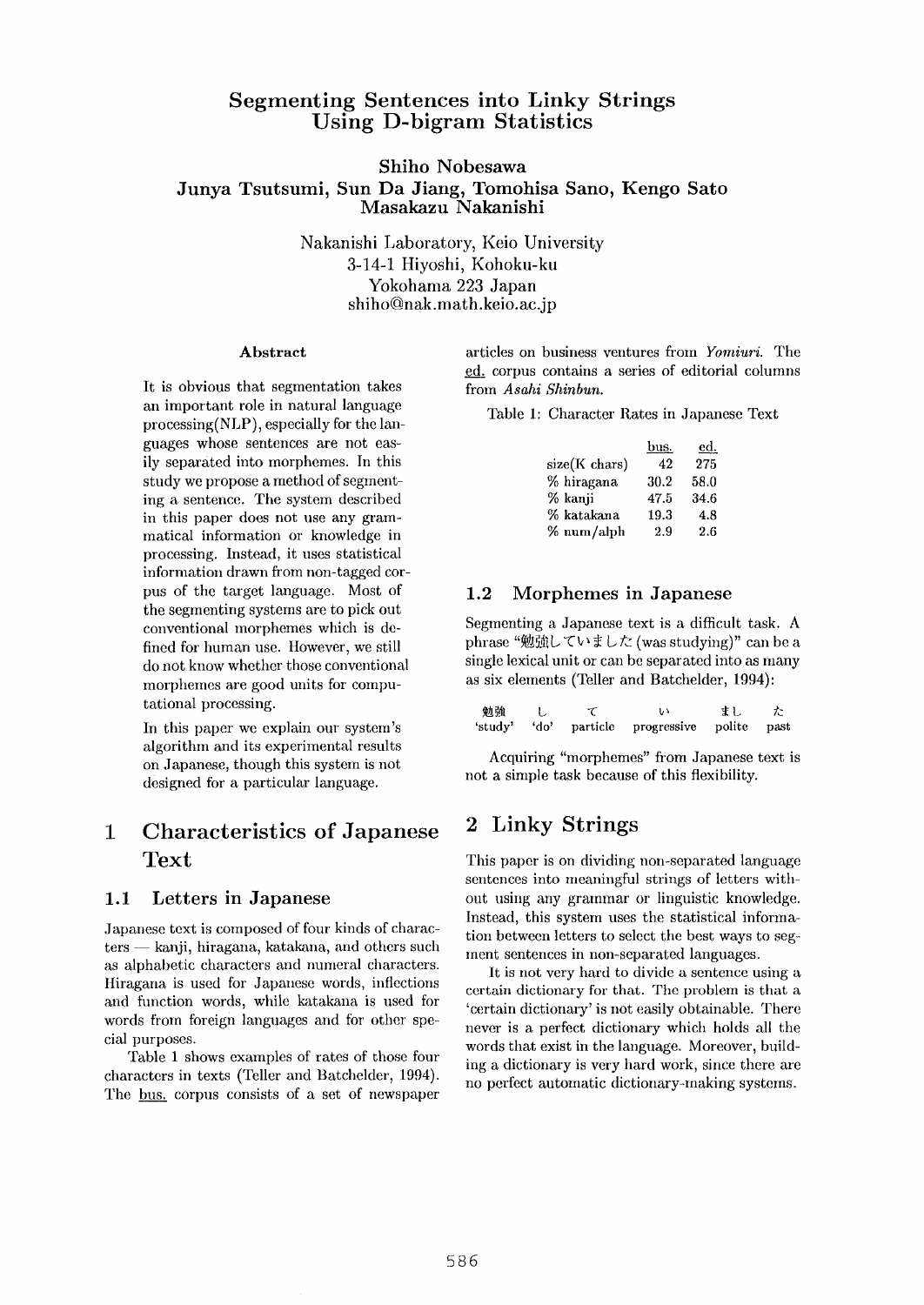llowever, machine-readable dictionaries are needed anyway. For this reason, we propose a new method for picking out meaningful strings. Our purpose is not to segment a sentence into conventional morphemes. We introduce a concept for a type of language unit for machine use. We named the unit a 'linky string'. A linky string is a series of letters extracted from a corpus using statistical intbrmation only. It is a series of letters which share a strong statistical relationship.

## 3 LINKING SCORE

### 3.1 Linking Score

To pick out linky strings, we need to find highly connectable letters in a sentence. We introduce the *linking score.,* which shows the linkability between two neighbor letters in a sentence. This score is estimated using d-bigram statistics.

## 3.2 **D-bigram**

The idea of bigrams and trigrams is often used in studies on NLP. N-gram is the information of the association between  $n$  certain events. In this study we use the d-bigram data (Tsutsumi et al., 1993), which is a kind of bigram data with the concept of distance between events (Figure 1). D-bigram is equal to bigram when  $d = 1$ , thus d-bigram data includes the conventional bigram relation.



Figure 1: D-bigram

### **3.3 Calculation**

#### Mutual Information with Distance

Expression  $(1)$  is for calculating mutual information between two events(Nobesawa et al., 1994):

$$
MI(a_i, b_j, d) = \log_2 \frac{P(a_i, b_j, d)}{P(a_i)P(b_j)}
$$
(1)

a letter  $P(a_i)$  : the possibility the letter  $a_i$  appears  $P(a_i, b_i, d)$  : the possibility  $a_i$  and  $b_i$  appear together with the distance d in a sentence

The parameter d shows the distance between two events. In Figure 2, the distance between "a" and "pen" is 1, and the distance between "is" and "pen" is 2 as well. Since the event order has a meaning, in this case the distance between *"pen"*  and "a" is defined as  $-1$ .



Figure 2: D-bigram Example

As the value of *MI* gets bigger, the stronger is the association between the two events.

#### Linking **Score**

Expression  $(2)$  is for calculating the linking score between two letters in a sentence<sup>1</sup>.

$$
UK[i] = \sum_{d=1}^{a_{max}} \sum_{j=i-(d-1)}^{i} MI(w_j, w_{j+d}, d) \cdot g(d) \quad (2)
$$
  
\n
$$
\begin{array}{rcl}\nd_{max} & \text{: } max \text{ distance used} \\
w_i & \text{: } the i\text{-th letter in the sentence } w \\
g(d) & \text{: } a \text{ certain weight for } M\n\end{array}
$$

$$
u) \qquad : \quad a \text{ certain weight for } \mathit{M1}
$$
\n
$$
\text{concerning distance between letters}
$$

The information between two remote words has less meaning in a sentence when it comes to the semantic analysis(Church and Hanks, 1989). According to the idea we put  $g(d)$  in the expression so that nearer pair can be more effective in calculating the score of the sentence.



Figure 3: Calculation of Linking Score

A pair of far-away letters do not have strong relation between each other, neither syntactically nor semantically. For this reason we use  $d_{max}$ , and in this paper we set the  $d_{max}$  value<sup>2</sup> to 5 and 1. When the  $d_{max}$  is 1, the *MI* used in calculation is only bigram data.

<sup>&</sup>lt;sup>1</sup>We made a Japanese word "有繁" for the word "linky". We used it's pronunciation "UK  $[$ ju:kei]" in the expression. <sup>2</sup>We had experiments for finding a good value for  $d_{max}$ .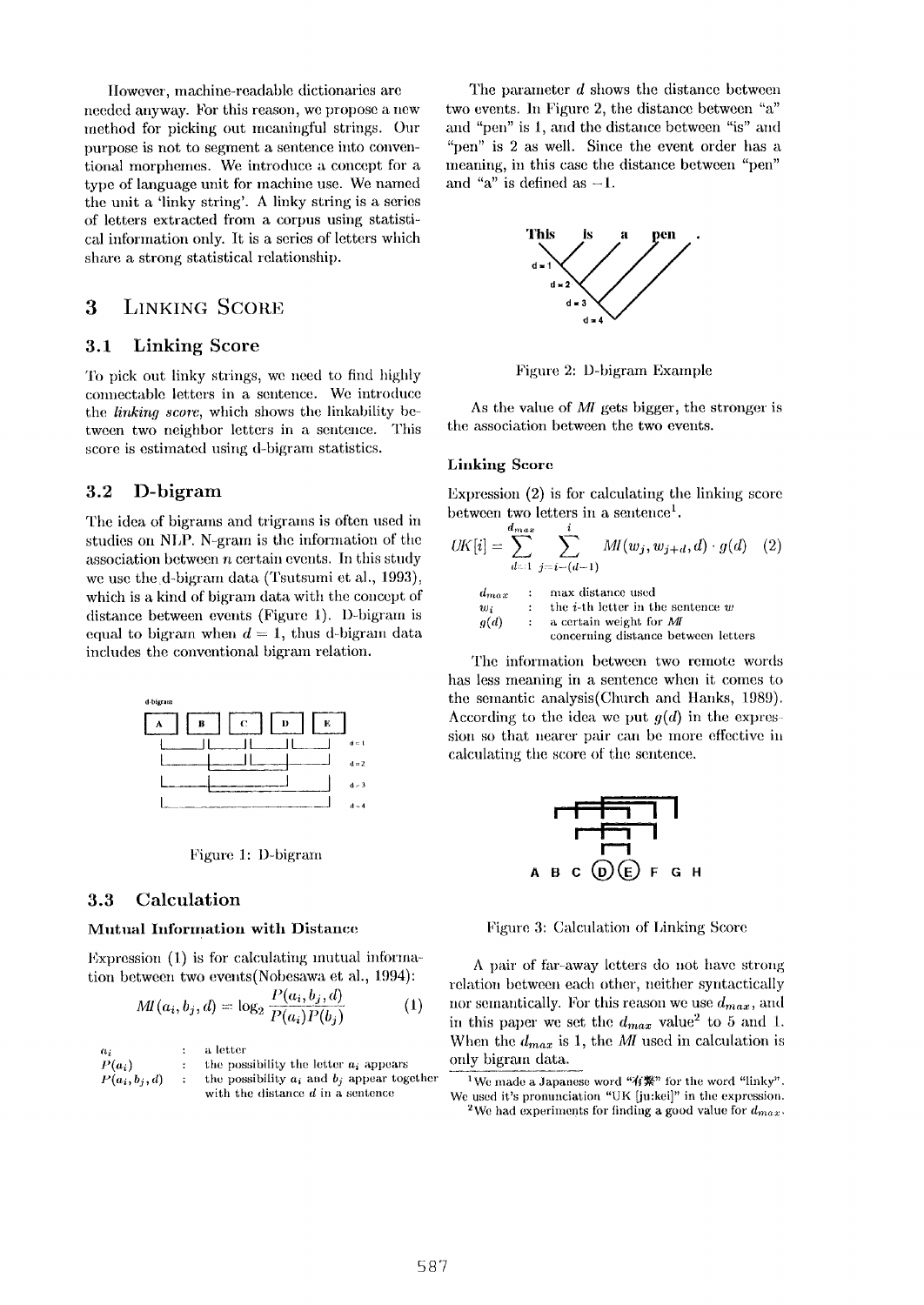

Figure 5: The Score Graph

## 4 THE SYSTEM LSS

## **4.1 Overview**

This system is called LSS, a "linky string segmentor". This system takes a corpus made of nonseparated sentences as its input and segments it into linky strings using d-bigram statistics.

Figure 4 shows the flow of LSS's processing.



Figure 4: System Processing Flow

In this paper we used a fixed score for the starting score, so that LSS can decide whether the first letter should be a one-letter linky string.

## 4.2 The Score Graph

### What a Score Graph Is

To segment a sentence into statistically-meaningful strings, we use the linking scores to locate boundaries between linking strings. A *score graph* has the letters in a sentence on the x-axis and linking scores on the y-axis (Figure 5). We get one score graph for each sentence. Figure 5 shows two sentences (one above and one below), each of 14 letters (including an exclamation/question mark as the sentence terminator).

When the linking score between a pair of neighboring letters is high, we assume they are part of the same word. When it is low, we assume that the letters, though neighbors, are statistically independent of one another. In a score graph, a series of scores in the shape of mountain (ex.: A-B and C-F part in Figure 5) becomes a linky string, and a valley (ex.: between the letter B and C in Figure 5) is a spot to segment.

#### Score-Graph Segmenting Algorithm

The system LSS finds the valley-points in a sentence and segments the sentence there into strings.

Following is the algorithm to find the segmenting points in a sentence.

- 1. Do not segment in a mountain.
- 2. Segment at the valley point.
- 3. Cut before and after a one-lettered linky string.

#### One-Lettered Linky String

A one-lettered linky string needs to (a) place at the valley point, and (b) look  $flat<sup>3</sup>$  in the score graph. In Figure 5, one-lettered linky strings are G, L,  $N<sup>4</sup>$ , O, Y, Z and ?.

### **Mountain Threshold**

A linky string takes a mountain shape because of high linking scores. Note that a linky string is not equal to a morpheme in human-handmade grammars. When a certain pair of morphemes occurs in a corpus very often, the system recognizes the pair's high linking score and puts them together into one linky string. For example, " $\mathcal{I} \vee \mathcal{I} \vee \mathcal{I}$ 統領 (President Bush)" is often treated as a linky string, since "ブッシュ(Bush)" and "大統領 (president)" appear next to each other very frequently.

The mountains of letters are not always simple hat-shaped; most of time they have other smaller mountains in them. This means that there can be shorter strings in one linky string. In one linky string "ブッシュ大統領 (President Bush)", there must be two smaller mountains, just like H-I and J-K in the mountain H-K in Figure 5. To control the size of linky strings we introduce a *mountain threshold,* which is shown in the sentence below in Figure 5. When the score of a valley point is higher than the mountain threshold, the system judges the point is not a segmenting spot. In this paper the mountain threshold value is 5.0.

<sup>3</sup>We use a constant value as a threshold.

 $4N$  is a special one-lettered linky string which places at the beginning of a sentence.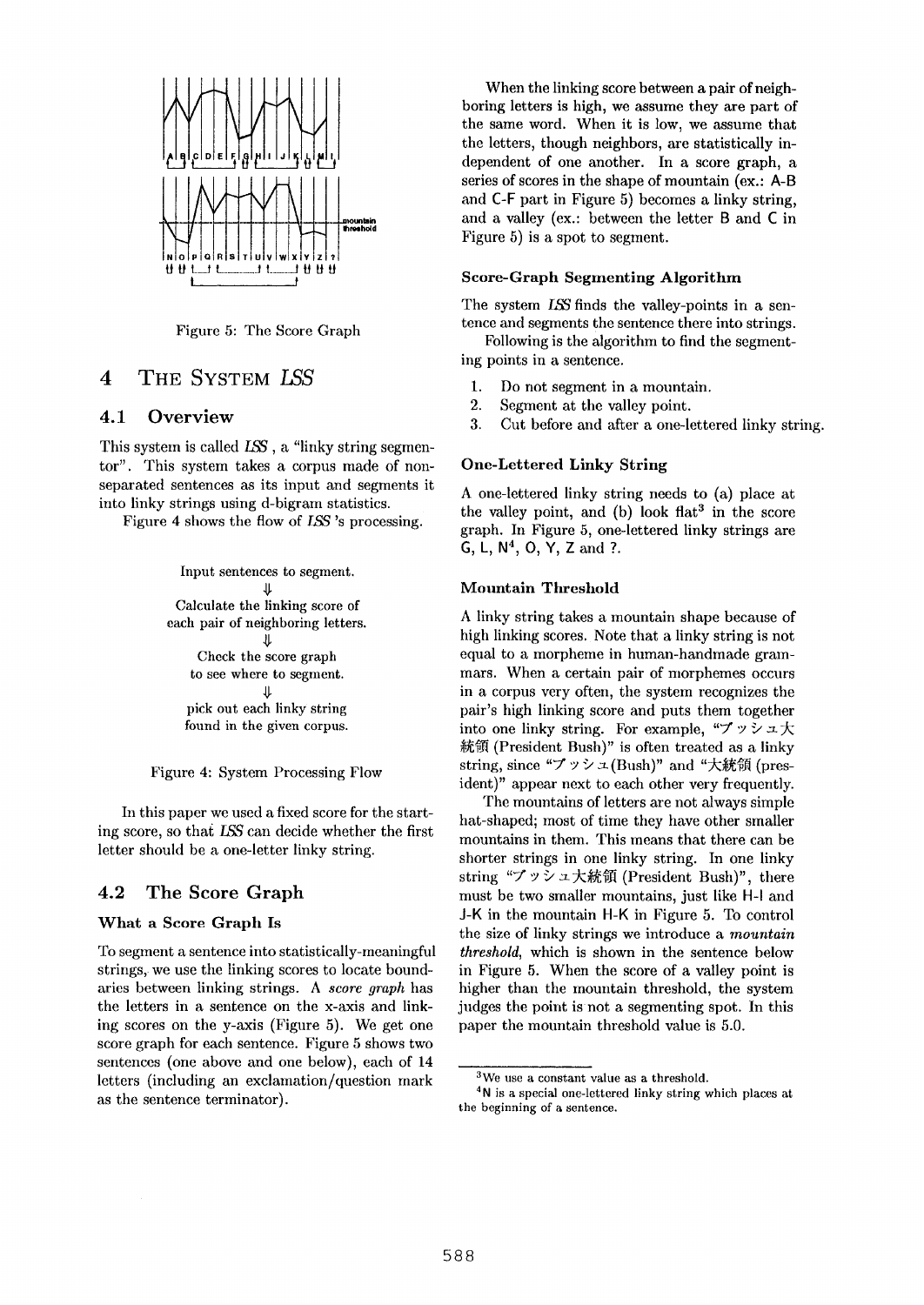

Figure **6:**  The Difference between D-bigram and Bigram

## **4.3** Corpus

LSS accepts all the non-separated sentences with little preparation. All we need is a set of certain amount of the target-language corpus for training.

In this paper we show the experimental results on Japanese. The corpus prepared for this paper is of Asahi Shinbun Newspaper.

## 5 RESULTS

### 5.1 Experimental **Results**

## Experiment Condition

LSS takes a set of non-separated sentences as its input and segments them into linky strings. For the test corpus we chose sentences at random from the training corpus.

#### 'Fable 2: Training Corpus Condition

| language:<br>form:   | Japanese<br>non-separated<br>kanji-kana mixed sentences |
|----------------------|---------------------------------------------------------|
| corpus:              | Asahi Shinbun Newspaper                                 |
| $#$ of sentences     |                                                         |
| for training corpus: | 7.502                                                   |
| $#$ of sentences     |                                                         |
| for test corpus:     | 302                                                     |

To see the efficacy of d-bigram, we compare the experimental results of two data: d-bigram data and bigram data.

#### Experimental **Results**

As shown in Table 3, with d-bigram information only 7.39% of the segment spots are over-segmented.

Table 3 shows that a sentence gets separated

'Fable 3: Output

|                             | d-bigram    | bigram |
|-----------------------------|-------------|--------|
|                             | $d_{max}=5$ |        |
| $#$ of input sentences      | 302         | 302    |
| $#$ of linky strings        | 6,145       | 7,098  |
| $#$ of linky strings per    |             |        |
| sentence                    | 20.35       | 23.50  |
| $#$ of over-segmented spots | 454         | 689    |
| over-segmented spots        | 7.39%       | 9.71%  |

into  $20-25$  linky strings on average<sup>5</sup>. And in one sentence there are only one or two spots on average which break a morpheme into meaningless strings. With no linguistic knowledge, this can be said to be quite a good result.

It is hard to check whether an extracted linky string is a right one, however, it is not that difficult to find over-segmented strings, for a linky string needs to hold the meaning. We check those oversegmented linky strings according to a dictionary, *Iwanami Kokugo Jiten.* 

Table 4 shows the numbers of over-segmented spots. The figure is the number of over-segmented spots, not the number of morphemes over-segmented $6$ . In Table 4 A and B are neighboring letters in a sentence which are forced to separate. The row "kanji hiragana" stands fdr over-segmented spots between a kanji letter and a hiragana letter.

Table 4: Over-Segmented Morphemes by Character Types and Segmentation Methods

|          |                | d-bigram    | bigram |
|----------|----------------|-------------|--------|
|          | B              | $d_{max}=5$ |        |
| kanji    | kanji          | 59          | 65     |
| kanji    | hiragana       | 29          | 43     |
| hiragana | kanji          | 18          | 22     |
| hiragana | hiragana       | 333         | 507    |
| katakana | katakana       | 15          | 52     |
|          | $_{\rm total}$ | 454         | 689    |

The ratio of over-segmented morphemes for each part of speech is shown in Table 5. 'K' stands for kanji, 'h' is for hiragana and 'k' is for katakana.

There was no missegmentation between katakana and other character types. There also was not any

<sup>5&#</sup>x27;Fhe range of numbers of linky strings found in a sentence is 5-60 with d-bigram and 6-66 with bigram.

<sup>6</sup>Thus a morpheme **gets** counted twice when it is divided into three strings.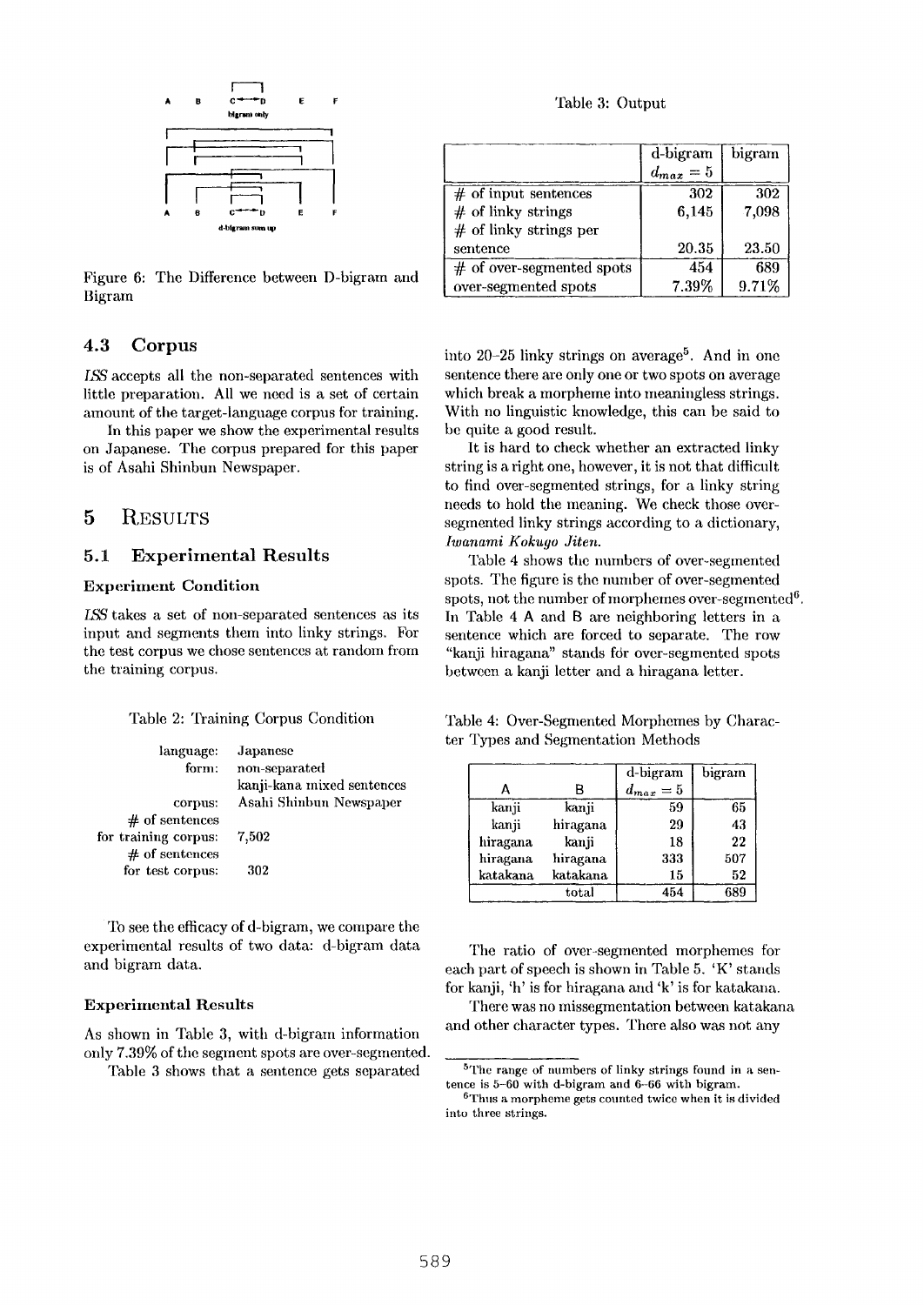| А             | K  | K  | h  | h   | k  |       |
|---------------|----|----|----|-----|----|-------|
| B             | K  | h  | K  | h   | k  | total |
| noun          | 49 | 19 | 6  | 49  | 6  | 129   |
| proper noun   | 5  |    |    |     | 8  | 13    |
| pronoun       |    |    |    | 16  |    | 16    |
| verb          | 1  | 3  | 12 | 84  |    | 100   |
| aux. verb     |    |    |    | 60  |    | 60    |
| adjective     |    | 4  |    | 12  |    | 16    |
| adj. verb     | 4  |    |    | 13  |    | 17    |
| adverb        |    | 1  |    | 53  |    | 55    |
| rentai-shi    |    |    |    | 11  |    | 11    |
| conjunction   |    |    |    |     |    |       |
| funcion word  |    |    |    | 15  |    | 15    |
| suffix        |    |    |    | 4   |    | 5     |
| compound word |    |    |    | 15  |    | 16    |
| total         | 59 | 29 | 18 | 333 | 15 | 454   |

Table 5: Over-Segmented Morphemes in Output with D-bigram

missegmentation concerning alphabets, numeral characters and other symbols.

## 5.2 A Linky String

### **Characteristics of Linky Strings**

Linky strings in Japanese are not equal to conventional morphemes in Japanese. As discussed in section 1.2, it is not easy to decide an absolutely correct segmenting spot in a Japanese sentence. That is one of the reasons that we decided to extract linky strings, instead of conventional morphemes. However, if those linky strings do not keep the meanings, it is useless.

The result shows the linking score works well enough not to segment senteces too much (Table 3). That is, we succeeded in extracting meaningful strings using only statistical information. Figure 7 shows some examples of extracted linky strings.

| 銀行            | bank(s)       | meaningful     |
|---------------|---------------|----------------|
| に移行           | move/shift to | meaningful     |
| の行動           | action of     | meaningful     |
| を行った          | did           | meaningful     |
| $(?)$ 行 $(?)$ |               | over-segmented |
| (年)中行事        |               | over-segmented |

Figure 7: Examples of Linky Strings (1)

Sometimes LSS extracts strings that look too long (Figure 8). This is not a bad result, though. When a linky string contains several morphemes in it, it is something like picking out idioms. A linky string with several morphemes may be a compound word, or an idiom, or a fixed locution.

| 手を貸す      | help                             |
|-----------|----------------------------------|
| ロンドン・サミット | London Summit                    |
| 核拡散防止条約   | nuclear non-proliferation treaty |
| 17世紀の末    | at the end of 17th century       |
| JR京都駅     | Japan Railway Kyoro Station      |

Figure 8: Examples of Linky Strings (2)

#### The Concept of the Linky Strings

Grammar-based NLP systems generally specify a target language. On the other hand statisticallybased approachs do not need rules or knowledge. This makes a statistically-based approach suitable to nmltilingual processing.

LSS is not only for Japanese. With a corpus of non-separated sentences of any language, LSS can perform the same kind of segmentation.

To deal with natural languages most systems use conventional morphemes or words as their processing units. That is, most systems need to recognize morphemes or words in sentences, and they need to make up a fairly-good morphological analysis before the main processing. We have been working for processing natural languages in linguistic ways, though we do not know whether it is a right way in computational linguistics. A linky string is extracted only with statistical information, using no grammars nor linguistic knowledge. The system does not need to behave like a native speaker of the target language; all it has to do is check statistical information, which is what computers are good at. We expect that linky strings can be a key to solve problems of NLP.

#### Compound Words

The results show that the system has 7.39% incorrect segmentation. This result is based on a Japanese dictionary, and when a morpheme listed in the dictionary gets separated, we count it as over-segmented. However, a dictionary often holds compound words. That is, some number of the segmented spots which we have counted as "oversegmented" ones are not really over-segmented. From this point of view, the percentage of oversegmentation is actually even lower.

#### Inflections

Verbs, adjectives, adverbs and auxiliary verbs are inflected in Japanese. In the experimental result, 89.7% (with d-bigram data) of over-segmented spots between kanji and hiragana occurs in inflective morphemes. We decided correct segmenting spots